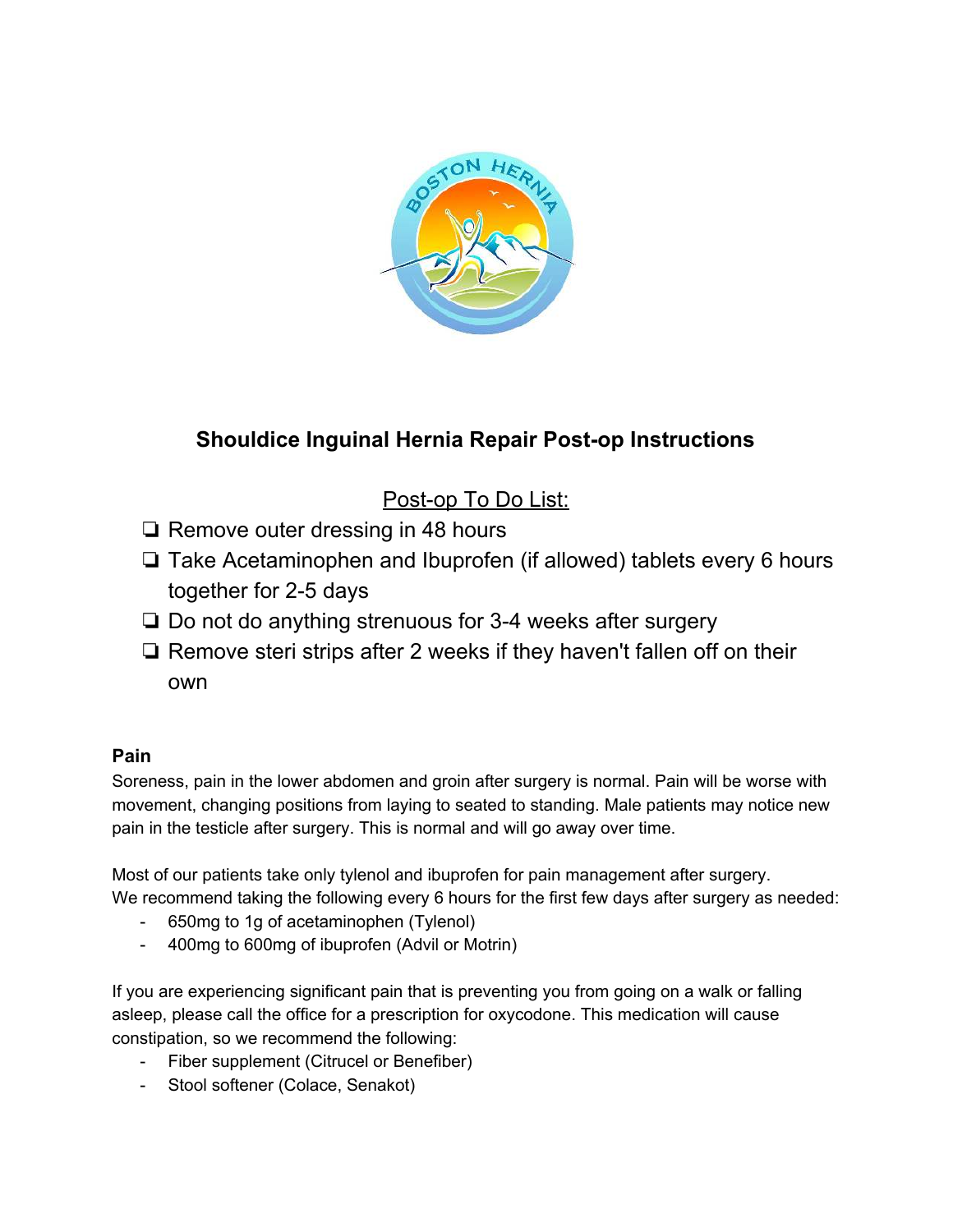- Laxative only if unable to have a bowel movement for a few days (Milk of Magnesia)

## **Incision**

The incision is closed with dissolvable sutures - these do not need to be removed.

The top plastic bandage should be removed in 48 hours. You do not need to replace this bandage. The steri strips (tape bandage) underneath should be left on. These will fall off on their own in about 2 weeks. If they do not fall off by the time of your post op phone call, please remove them yourself.

Your incision will turn hard about 7-10 days after surgery. This is due to scar tissue, and is a normal part of healing.

Bruising in the groin and genitals is normal after surgery. MALE patients may find that your scrotum or penis will become discolored, and you will have swelling in the region of your hernia and incision. FEMALE patients may find that your labia will become swollen and discolored. This discoloration and swelling will resolve with time.

Many patients have used Arnica Montana, either as a gel or orally, to reduce swelling and bruising after surgery. Arnica is a safe, homeopathic medicine that works well in many patients. Most natural food stores will carry it.

# **Bathing**

You may shower at any time after surgery. There is a waterproof bandage over your incision. Once this bandage is removed (48 hours after surgery), you can continue to shower with the steri strips over the incision. You do not need to put a new dressing over top.

Please avoid baths, hot tubs, pools, or soaking in water for 2 weeks after surgery, as this can increase your risk of an infection.

#### **Activity**

Following surgery, you are encouraged to do as much walking as is comfortable. You may climb stairs, taking them one at a time and slowly. We recommend walking at a leisurely pace for the first 3-4 weeks.

Avoid exercise, strenuous activity, lifting over 25lbs, and repetitive actions for 3-4 weeks after surgery. After 3-4 weeks, you may slowly resume these activities, but do so slowly and progressively, and listen to your body if it is telling you to stop or slow down.

You may drive 24 hours after surgery if you feel up to it, as long as you are not taking any prescription pain medications. We typically recommend you avoid driving for 48-72 hours unless necessary.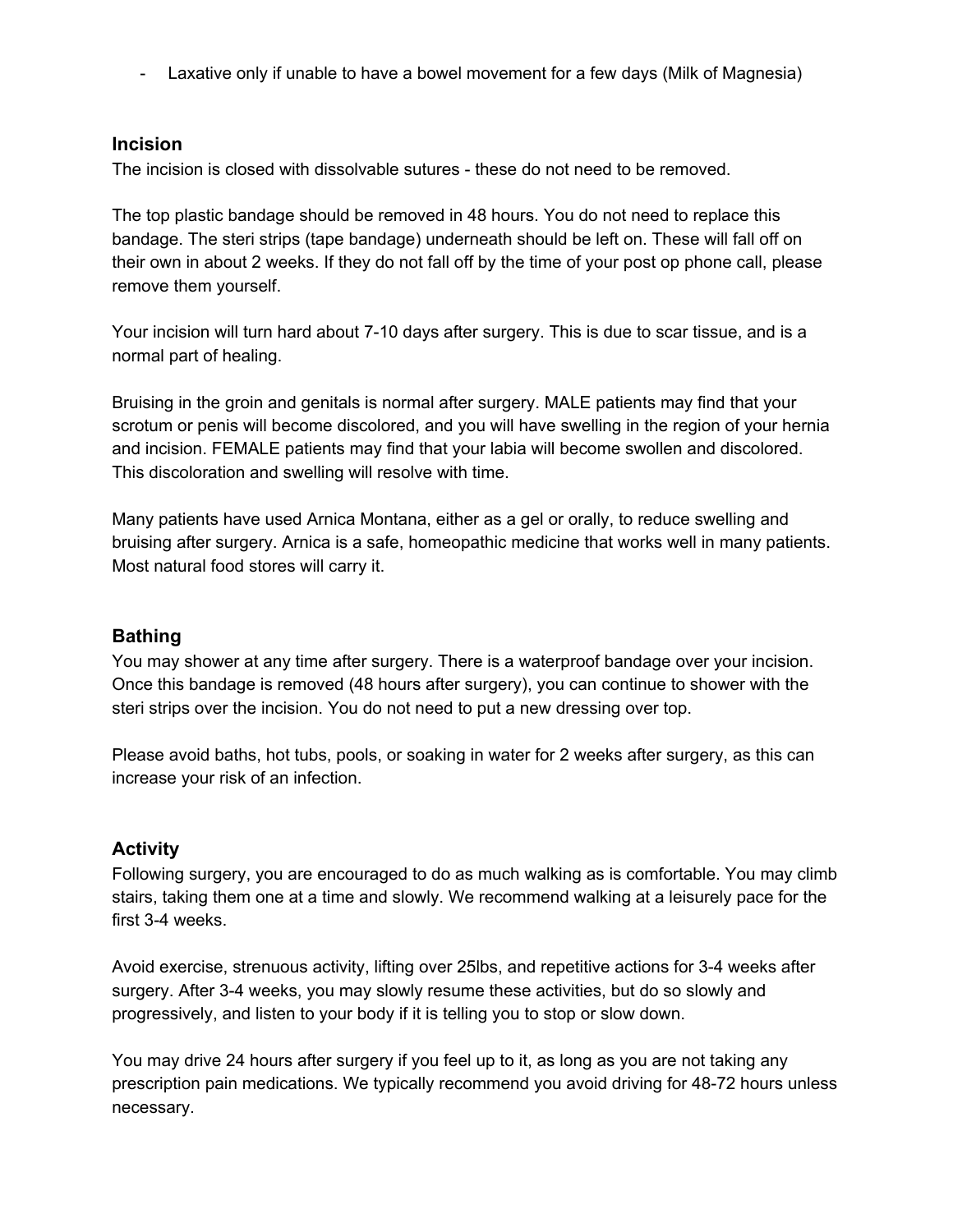# **Precautions**

Although not commonly seen, any incision is susceptible to infection. If you develop a fever of 101 degrees or above, have unexpected pain, redness or drainage from the incision, please contact our office.

Your pain and swelling should gradually improve after the second or third postoperative day. If you have new, constant pain after feeling good for a couple of days, please contact our office.

### **Follow-up**

You will have a post-operative appointment scheduled for somewhere between 2 and 4 weeks after surgery. If this has not been scheduled yet, or if you need to reschedule, please contact our office.

# **Hernia recovery during cold and flu season**

The winter months bring lots of colds and sometimes the flu. If you find yourself needing to cough or sneeze, it's often helpful to place a pillow or your hand over your incision. This provides some support and comfort, and will hopefully decrease your pain when you cough or sneeze. Sharp pain is not uncommon after a cough or sneeze, and lingering effects should resolve in a day or two. It's very unlikely that the hernia will return as a result of this.

# Post-op FAQ:

# **Will I be able to walk after surgery?**

Yes. We want everyone to walk after surgery. Rarely, the local anesthesia we use can cause your leg to be numb for several hours. In this case, you will need to use crutches for a few hours after surgery.

#### **When can I shower after surgery?**

You may shower the day after surgery. There is a waterproof bandage on the incision. You may continue to shower after the dressing is removed.

#### **When should I take my dressing off?**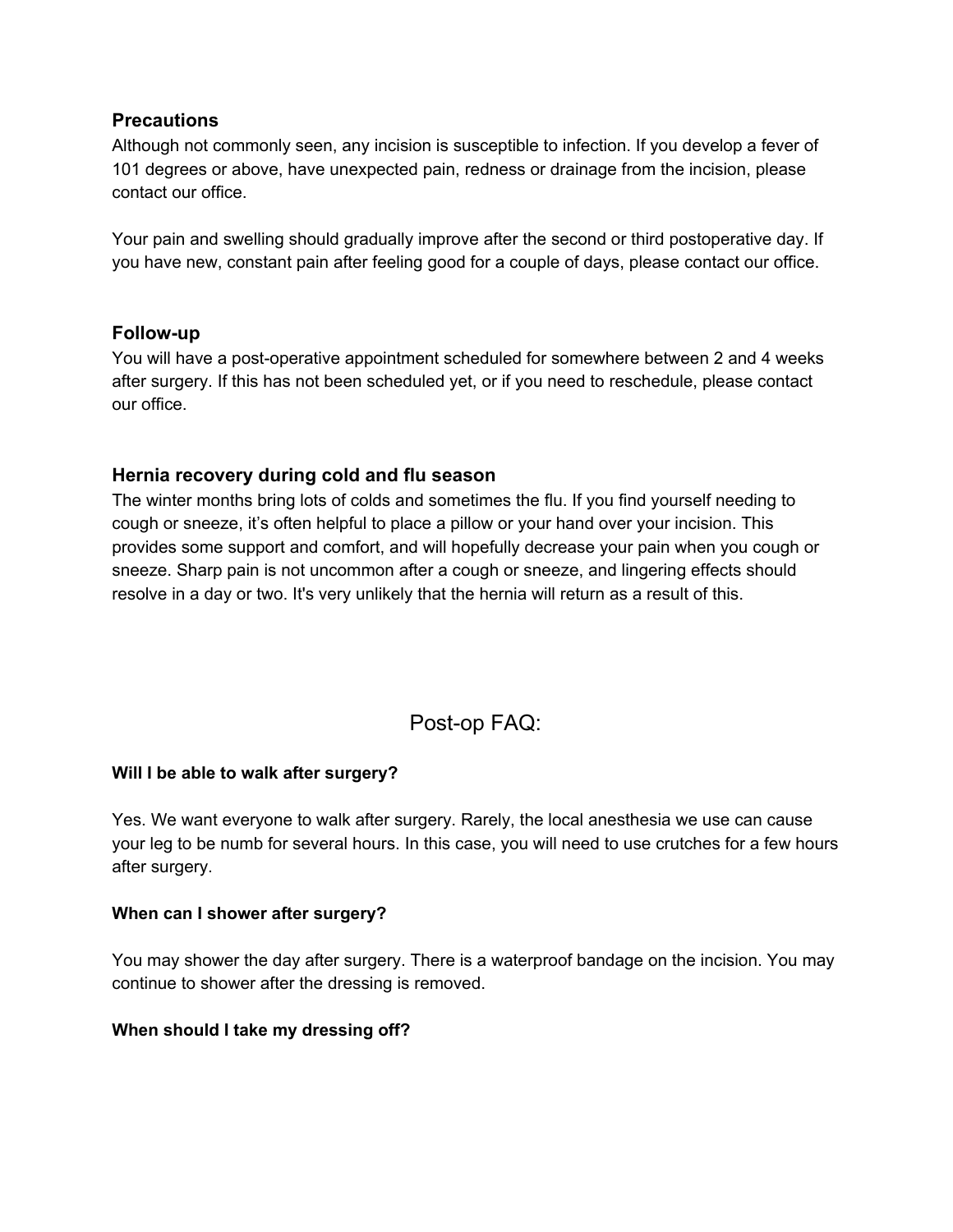Please peel off the clear plastic and remove the gauze 2 days after your surgery. There is no need to put anything over the steri strips. Peel the steri-strips off after 2 weeks if they have not yet fallen off.

## **Can I put a bandaid over the steri strips?**

Sure. Some people find that a bandaid feels better. Sometimes a bandaid can help keep your clothes clean in the small chance a few drops of blood seep from under the steri strips.

#### **When can I drive after surgery?**

You can drive anytime after 24 hours post-op, unless you are taking opioids for pain. You CANNOT drive if taking the prescription opioids. We suggest waiting 24 full hours after your last dose of prescription pain medication before you drive. If you have not taken prescription medication or finished them, you may drive if you feel that you are able to.

### **Can I go up steps after my hernia surgery?**

Yes. Please take steps slowly and one at a time.

#### **Can I lift a gallon of milk?**

Yes, as long as it's once or twice! You may lift up to 25 lbs as long as you are not performing many repetitive motions the first 3-4 weeks. Any repetitive activities can cause harm to your repair

#### **Can I bend down to tie my shoes after surgery?**

Yes, just move slowly.

# **Can I go for a long walk after hernia surgery?**

Yes, we encourage it. Just avoid strenuous hiking trails and don't wear a backpack.

# **When can I go for a run after surgery?**

You can go for a run 3-4 weeks after hernia surgery.

#### **When can I resume sexual activity?**

You may resume sexual activity 3-4 weeks after hernia surgery.

#### **When can I go back to work after hernia surgery?**

You may go to work whenever you feel like, as long as your job does not require heavy lifting. Approximately 75% of our patients go to work within 3 days of surgery.